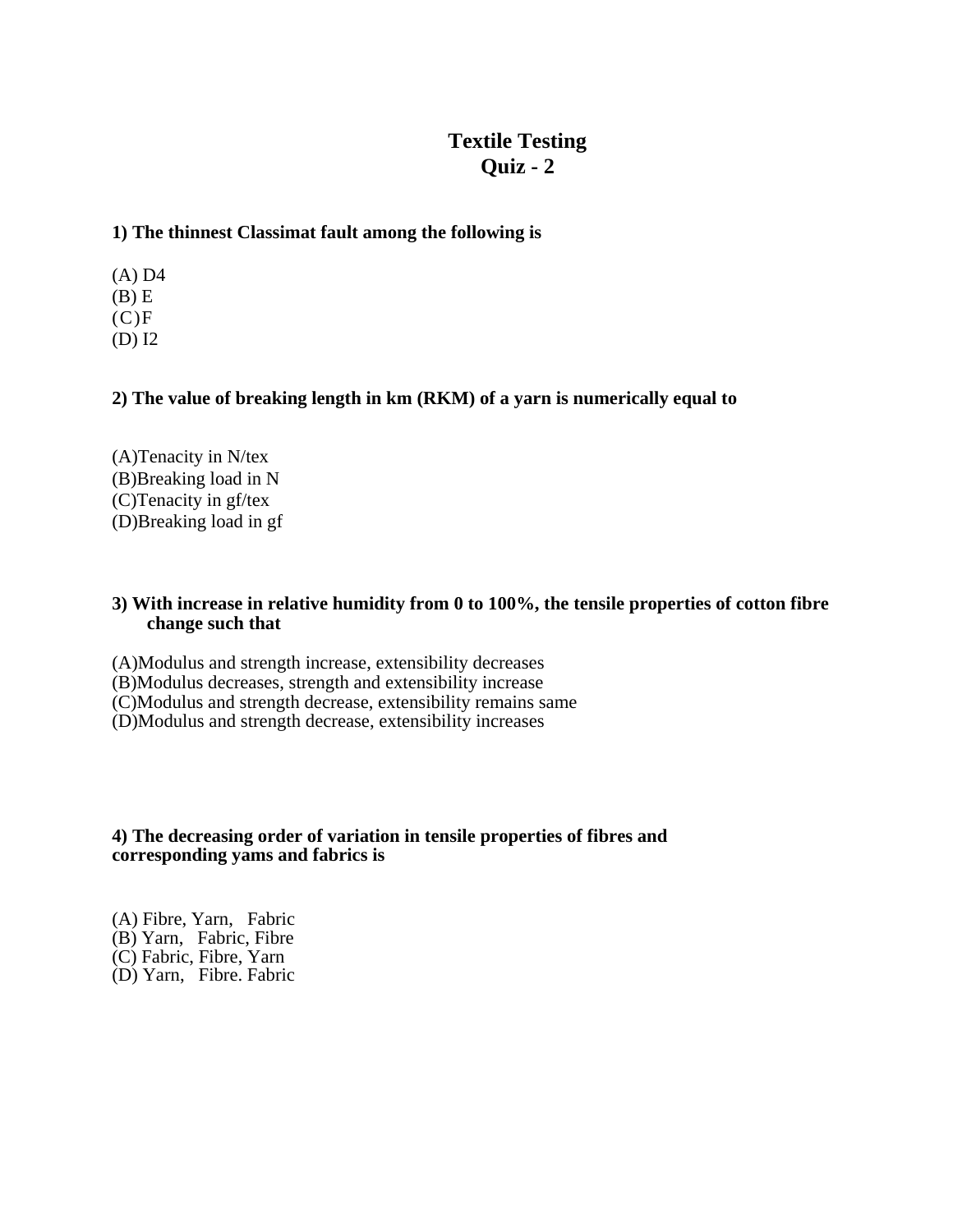## **5) Standard CSP value for a combed cotton yarn is**

- A. 1,850
- B. 2,000
- C. 2,250
- D. 2,800

## **6) Yarn strength for shorter gauge length is comparatively**

- A. Lower
- B. Higher
- C. Same
- D. Sometimes Lowe, sometimes higher

#### **7) On a CRE machine, if gauge length increases the rate of loading will**

- A. Increase
- B. Decrease
- C. Initially increases and then decrease
- D. Remain unchanged

## **8) Maximum extension rate in m/min on commercial equipment for tensile testing of yarns is**

- A. 5
- 50 B.
- C. 200
- 400 D.

## **9) Tear strength of a fabric is higher for**

- A. plain weave
- B. 2/1 Twill
- C. 3/1 Twill
- D. 7-end satin